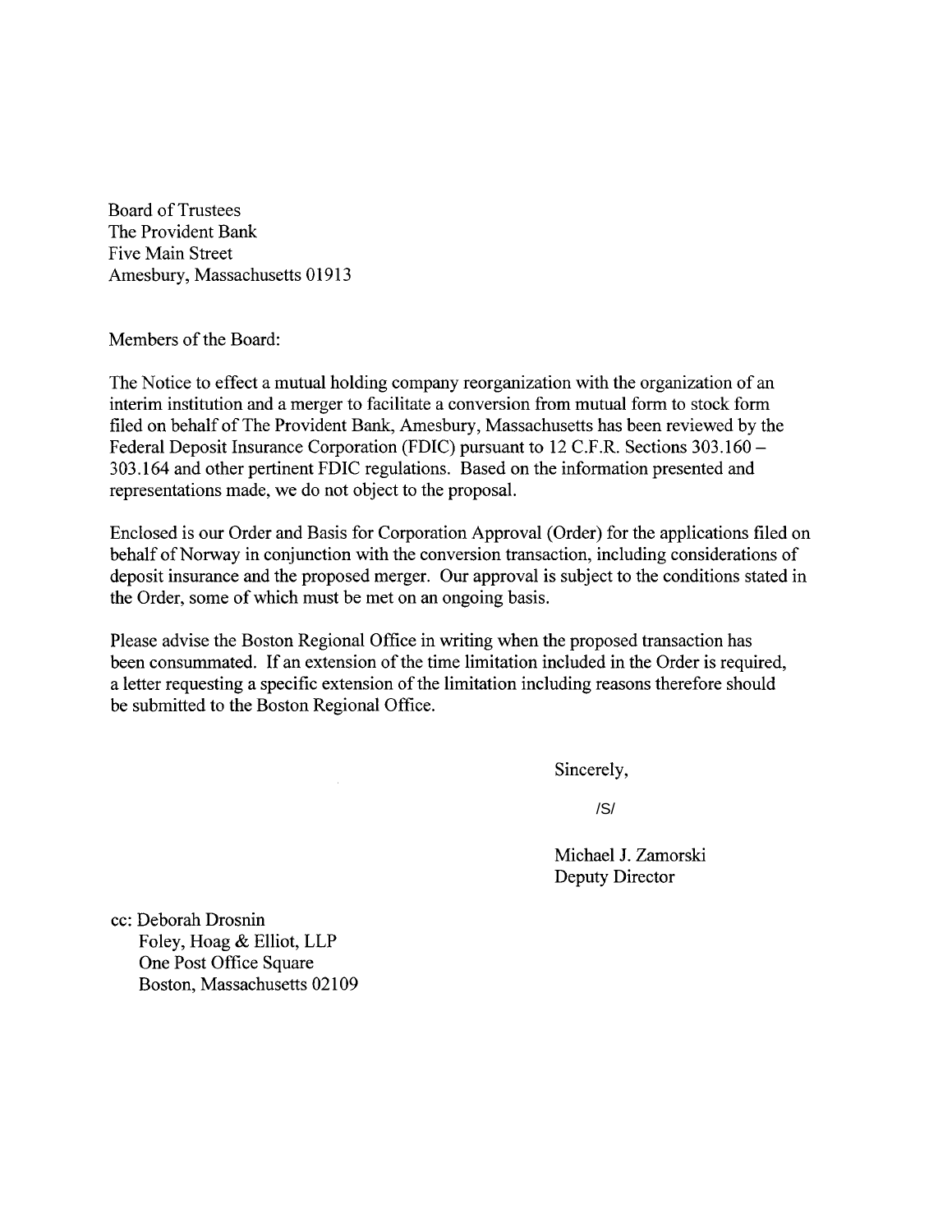## FEDERAL DEPOSIT INSURANCE CORPORATION

## RE: The Provident Bank Amesbury, Massachusetts

## Applications for Federal Deposit Insurance and Consent to Merge

## ORDER AND BASIS FOR CORPORATION APPROVAL

Pursuant to Sections 5 and 18(c) and other provisions of the Federal Deposit Insurance Act (FDI Act), an application has been filed on behalf of The Provident Bank, Amesbury, Massachusetts, (Mutual Bank), currently a mutually-owned, Bank Insurance Fund member, state-chartered institution with total resources of \$153,441,000 and total deposits of \$102,879,000 as of June 30, 1999, for the FDIC's consent to merge with the Provident Interim Savings Bank, Amesbury, Massachusetts, a proposed interim, Massachusetts-chartered savings bank in the stock form of organization. In addition, applications have been filed for federal deposit insurance for the Provident Interim Savings Bank and the resultant bank.

This transaction is the result of Mutual Bank's plan of reorganization which, solely to facilitate this undertaking, includes:

- 1. The Mutual Bank will establish a de novo, Massachusetts-chartered mutual savings bank to be known as The Provident Mutual Savings Bank;
- 2. The Provident Mutual Savings Bank will reorganize into a mutual holding company to be known as Provident Bancorp;
- 3. The Provident Bancorp will establish a Massachusetts-chartered stock bank subsidiary to be known as the Provident Interim Savings Bank (Interim); and
- 4. The Mutual Bank will merge with and into Interim, with Interim as the legally surviving entity under the name of The Provident Bank (Stock Bank).

Upon consummation of the reorganization, the deposits of the Mutual Bank will continue to be insured under the Bank Insurance Fund. On the effective date of the reorganization, the Stock Bank will be the wholly-owned subsidiary of the Provident Bancorp. Applications for the establishment of Provident Bancorp have been filed with the Board of Governors of the Federal Reserve System. The resultant bank will operate with the title of The Provident Bank, Amesbury, Massachusetts. Following the consummation of the merger, the resultant bank will operate the same banking business, with the same management, at the same locations now being served by the Mutual Bank. The proposed transaction, per se, will not alter the competitive structure of banking in the market served by the Mutual Bank. The resultant bank's principal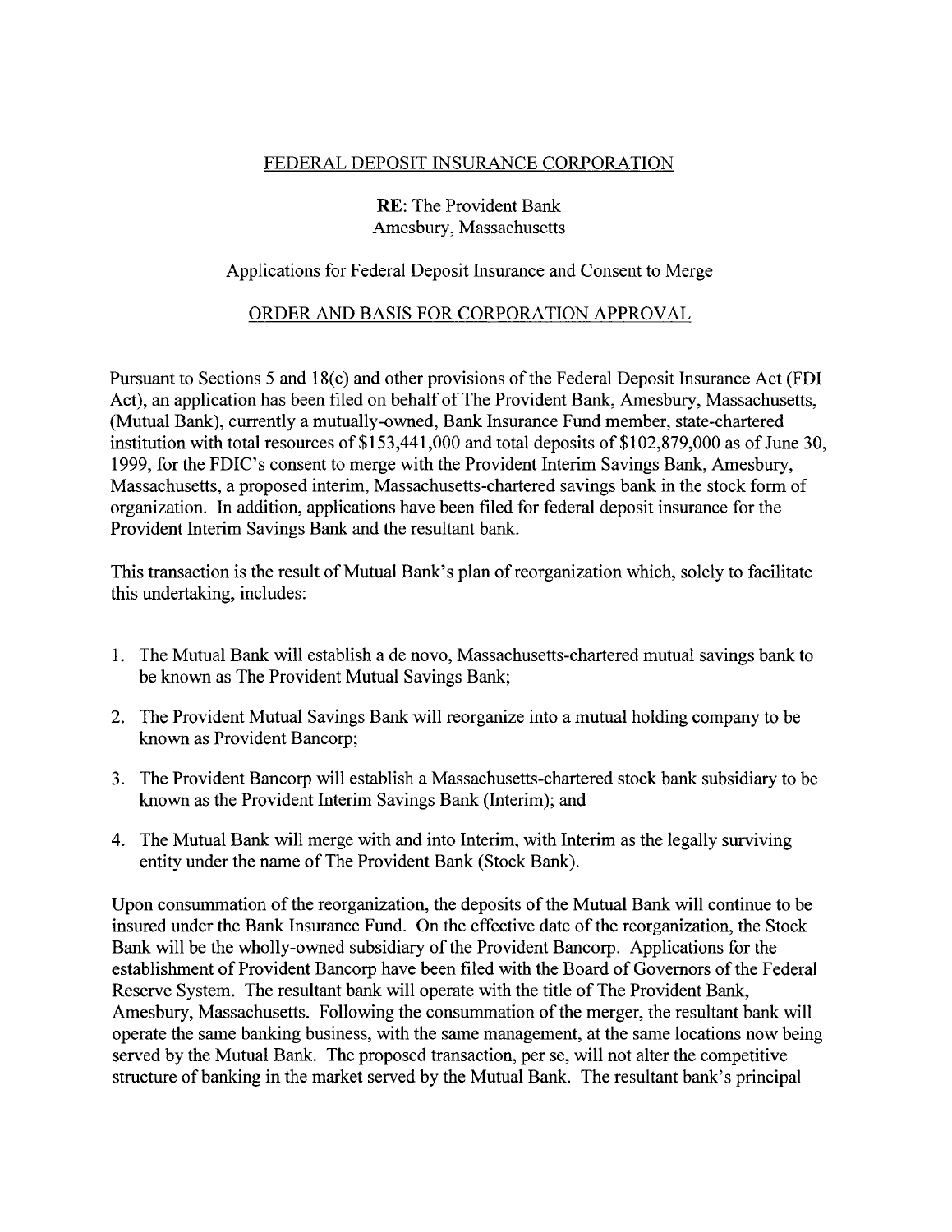office will be at Five Market Street, Amesbury, Massachusetts. Notice of the proposed transaction, in a form approved by the FDIC, has been published pursuant to the FDI Act. A review of available information, including the Community Reinvestment Act (CRA) Statements of the proponent, discloses no inconsistencies with the purposes of the CRA. The new institution is expected to continue to meet the credit needs of its entire community, consistent with the safe and sound operation of the institution.

In connection with the applications, the FDIC has taken into consideration the financial and managerial resources and future prospects of the proponent banks and the resultant bank, and the convenience and needs of the community to be served. Having found favorably on all statutory factors and having considered other relevant information, including all reports on the competitive factors furnished by the Comptroller of the Currency, the Board of Governors of the Federal Reserve System, the Office of Thrift Supervision, and the Attorney General of the United States, it is the FDIC's judgement that the applications should be and hereby are approved, subject to the following conditions:

- 1. Unless prior notice is provided to and non-objection is received from the FDIC, no shares of the stock of The Provident Bank shall be sold, transferred or otherwise disposed of, to any persons (including any Employee Stock Ownership Plan) other than the Provident Bancorp.
- 2. That, prior to a sale, transfer or other disposition of any shares of The Provident Bank by the Provident Bancorp to any person (including any Employee Stock Ownership Plan), or a conversion of the Provident Bancorp to stock form, The Provident Bank will provide written notification to the FDIC and provide the FDIC with copies of all documents filed with state and federal banking and/or securities regulators in connection with any such sale, transfer, disposition or conversion.
- 3. That, should any shares of stock be issued to persons other than the Provident Bancorp, any dividends waived by the Provident Bancorp must be retained by The Provident Bank and segregated, earmarked, or otherwise identified on its books and records; such amounts must be taken into account in any valuation of the institution and factored into the calculation used in establishing a fair and reasonable basis for exchanging shares in any subsequent conversion of the Provident Bancorp to stock form; such amounts shall not be available for payment to or the value thereof transferred to minority shareholders, by any means including through dividend payments or at liquidation.
- 4. Any changes in proposed management, including the board of directors or proposed ownership (ten per cent or more of the stock and new acquisitions of or subscriptions to ten per cent or more of the stock), will render this approval null and void unless such proposal is approved by the Regional Director (Supervision) of the FDIC's Boston Regional Office prior to the consummation of the proposed transaction.
- 5. That the transaction shall not be consummated sooner than fifteen calendar days after the date of this Order nor later than six months after the date of this Order unless such period is extended for good cause by the Corporation.